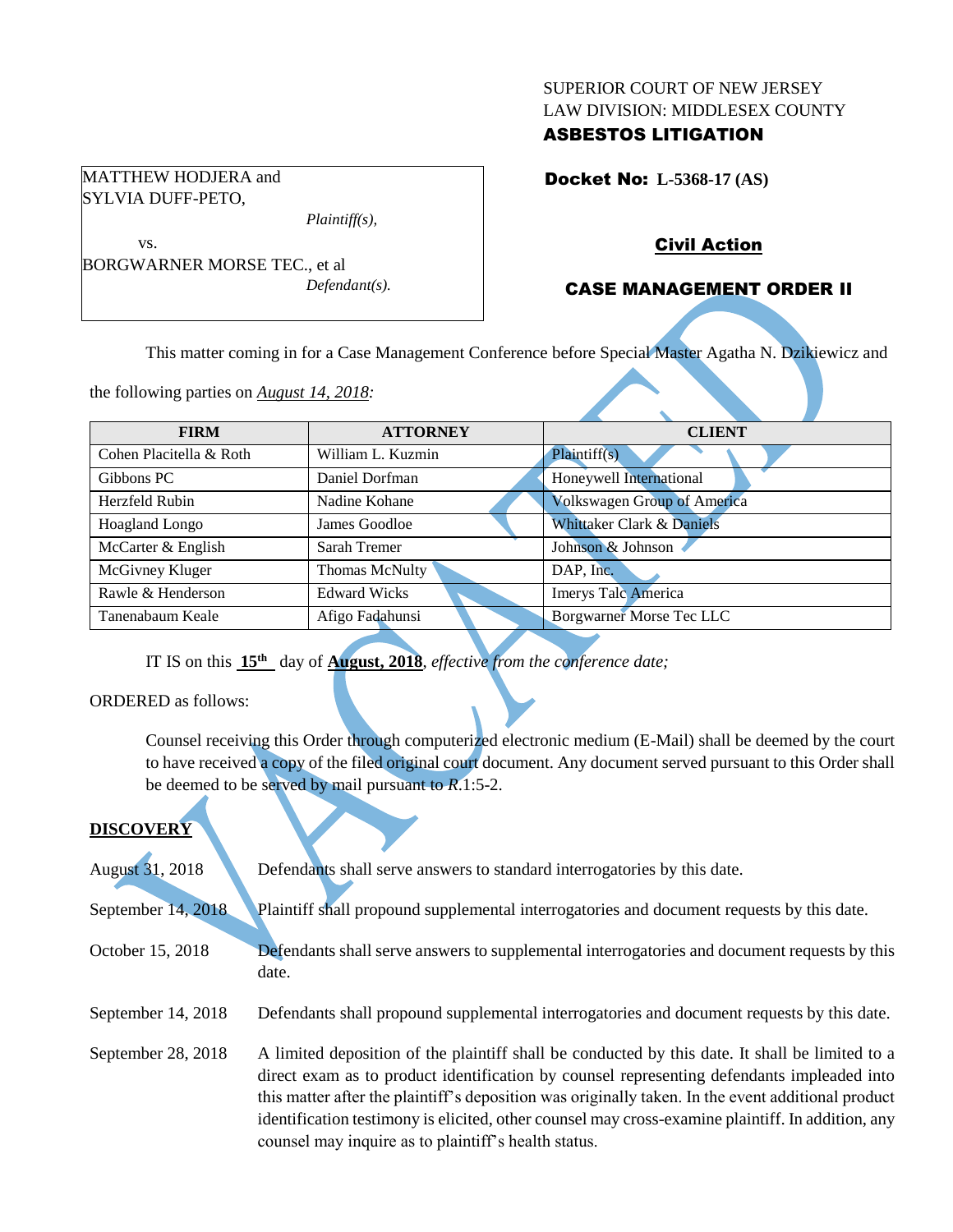| September 28, 2018 | The <i>de bene esse</i> deposition of plaintiff shall be completed by this date.                                                                                                                            |
|--------------------|-------------------------------------------------------------------------------------------------------------------------------------------------------------------------------------------------------------|
| October 15, 2018   | Plaintiff shall serve answers to supplemental interrogatories and document requests by this<br>date.                                                                                                        |
| December 3, 2018   | Fact discovery, including depositions, shall be completed by this date. Plaintiff's counsel shall<br>contact the Special Master within one week of this deadline if all fact discovery is not<br>completed. |
| December 3, 2018   | Depositions of corporate representatives shall be completed by this date.                                                                                                                                   |

### **EARLY SETTLEMENT**

March 29, 2019 Settlement demands shall be served on all counsel and the Special Master by this date.

#### **SUMMARY JUDGMENT MOTION PRACTICE**

| February 1, 2019 | Plaintiff's counsel shall advise, in writing, of intent not to oppose motions by this date. |  |  |  |  |  |  |
|------------------|---------------------------------------------------------------------------------------------|--|--|--|--|--|--|
|------------------|---------------------------------------------------------------------------------------------|--|--|--|--|--|--|

- February 15, 2019 Summary judgment motions shall be filed no later than this date.
- March 15, 2019 Last return date for summary judgment motions.

#### **MEDICAL DEFENSE**

| February 1, 2019 | Plaintiff shall serve medical expert reports by this date.                                        |
|------------------|---------------------------------------------------------------------------------------------------|
|                  |                                                                                                   |
| February 1, 2019 | Upon request by defense counsel, plaintiff is to arrange for the transfer of pathology specimens  |
|                  | and x-rays, $if$ any, by this date.                                                               |
| April 30, 2019   | Defendants shall identify its medical experts and serve medical reports, if any, by this date. In |
|                  | addition, defendants shall notify plaintiff's counsel (as well as all counsel of record) of a     |
|                  | joinder in an expert medical defense by this date.                                                |

# **LIABILITY EXPERT REPORTS**

February 1, 2019 Plaintiff shall identify its liability experts and serve liability expert reports or a certified expert statement by this date or waive any opportunity to rely on liability expert testimony.

April 30, 2019 Defendants shall identify its liability experts and serve liability expert reports, if any, by this date or waive any opportunity to rely on liability expert testimony.

#### **ECONOMIST EXPERT REPORTS**

- February 1, 2019 Plaintiff shall identify its expert economists and serve expert economist report(s), if any, by this date or waive any opportunity to rely on economic expert testimony.
- April 30, 2019 Defendants shall identify its expert economists and serve expert economist report(s), if any, by this date or waive any opportunity to rely on economic expert testimony.

 $\_$  ,  $\_$  ,  $\_$  ,  $\_$  ,  $\_$  ,  $\_$  ,  $\_$  ,  $\_$  ,  $\_$  ,  $\_$  ,  $\_$  ,  $\_$  ,  $\_$  ,  $\_$  ,  $\_$  ,  $\_$  ,  $\_$  ,  $\_$  ,  $\_$  ,  $\_$  ,  $\_$  ,  $\_$  ,  $\_$  ,  $\_$  ,  $\_$  ,  $\_$  ,  $\_$  ,  $\_$  ,  $\_$  ,  $\_$  ,  $\_$  ,  $\_$  ,  $\_$  ,  $\_$  ,  $\_$  ,  $\_$  ,  $\_$  ,

#### **EXPERT DEPOSITIONS**